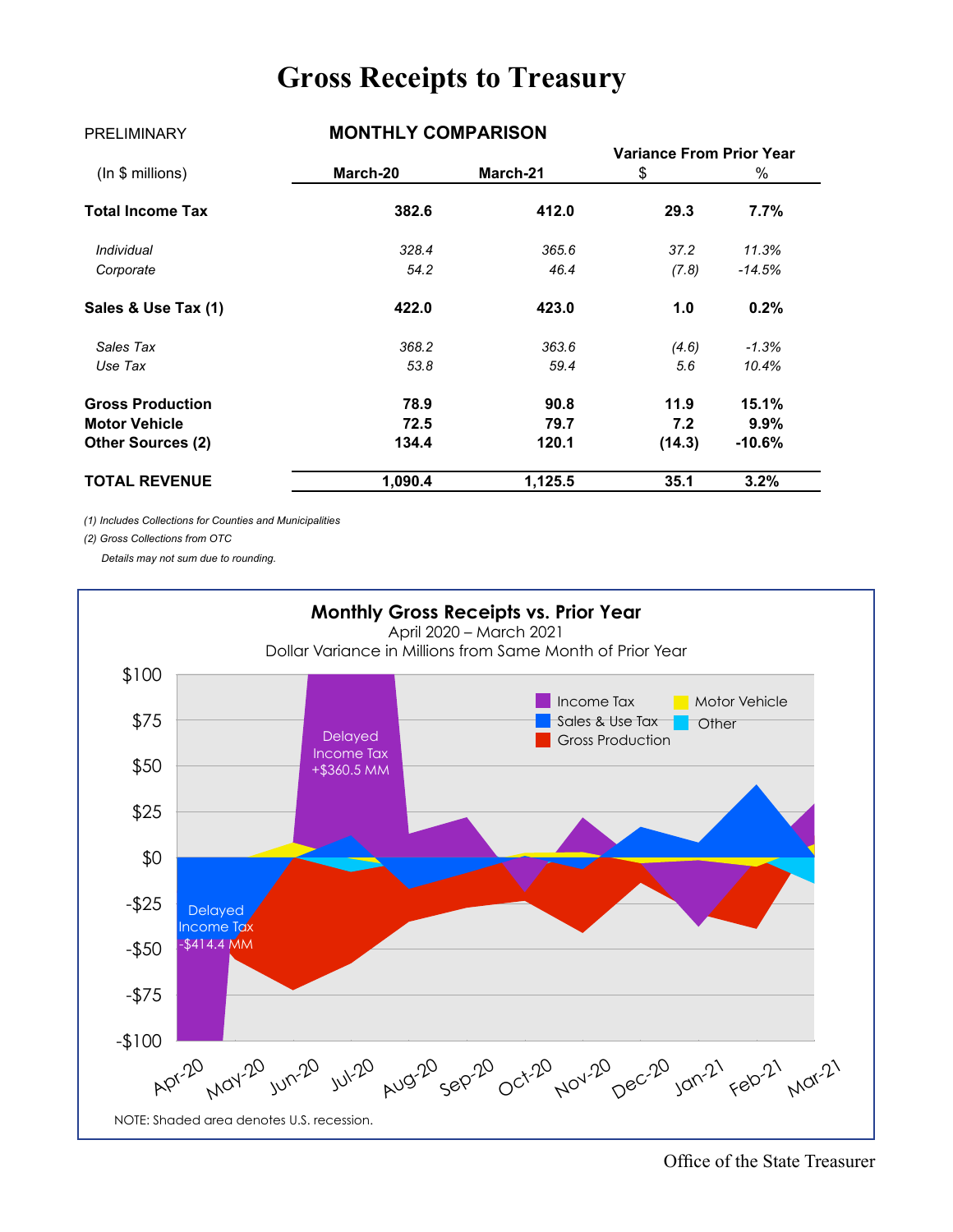## **Gross Receipts to Treasury**

| <b>PRELIMINARY</b>       | 12 Month Period Ending<br>Apr 20 - Mar 21 |                     |                                 |          |
|--------------------------|-------------------------------------------|---------------------|---------------------------------|----------|
|                          | <b>Prior Year</b>                         | <b>Current Year</b> | <b>Variance From Prior Year</b> |          |
| (ln \$ millions)         | Apr 19 - Mar 20                           | Apr 20 - Mar 21     | \$                              | $\%$     |
| <b>Total Income Tax</b>  | 4,795.4                                   | 4,758.6             | (36.8)                          | $-0.8%$  |
| <i><b>Individual</b></i> | 4,181.5                                   | 4,123.9             | (57.6)                          | $-1.4%$  |
| Corporate                | 613.9                                     | 634.7               | 20.8                            | 3.4%     |
| Sales and Use Tax (1)    | 5,561.7                                   | 5,518.1             | (43.6)                          | $-0.8%$  |
| Sales Tax                | 4,834.5                                   | 4,702.5             | (132.0)                         | $-2.7%$  |
| Use Tax                  | 727.2                                     | 815.6               | 88.4                            | 12.2%    |
| <b>Gross Production</b>  | 976.5                                     | 572.2               | (404.2)                         | $-41.4%$ |
| <b>Motor Vehicle</b>     | 796.3                                     | 776.4               | (19.9)                          | $-2.5%$  |
| <b>Other Sources (2)</b> | 1,590.4                                   | 1,522.1             | (68.3)                          | $-4.3%$  |
| <b>TOTAL REVENUE</b>     | 13,720.4                                  | 13,147.5            | (572.9)                         | $-4.2%$  |

*(1) Includes Collections for Counties and Municipalities*

*(2) Gross Collections from OTC*

 *Details may not sum due to rounding.*



Office of the State Treasurer